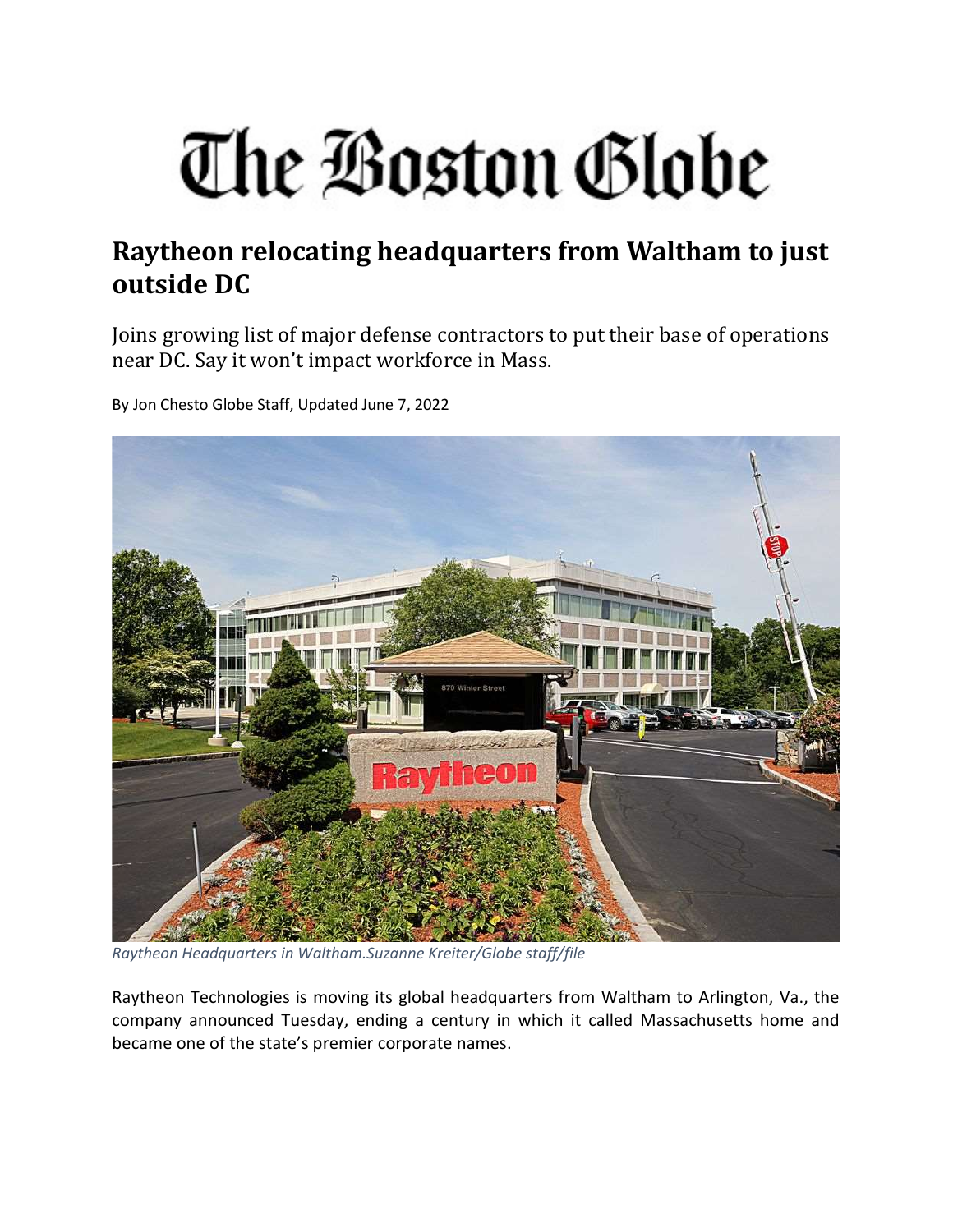A spokesman said there would be no reduction in the defense company's workforce in Massachusetts because of the move. Nonetheless, losing one of the state's largest public companies to the Washington, D.C., region — the nation's defense industry capital — represents a blow to the state's prestige in the business world.

Just two years ago, Massachusetts won out in the merger between Raytheon and United Technologies Corp. Although Connecticut-based UTC was technically the acquiring company, chief executive Greg Hayes kept the Raytheon name and the Waltham headquarters after the deal closed in the early weeks of the COVID-19 pandemic. Before COVID, several hundred people worked at Raytheon's Waltham office, and many office employees still work remotely or in a hybrid mode today.

With aerospace giant Boeing's recently announced relocation to northern Virginia, Raytheon would have stuck out among the five biggest defense contractors if it kept its headquarters here. That said, Raytheon remains one of Massachusetts' largest employers, with an estimated 15,000 workers across facilities in Andover, Tewksbury, and other suburban Boston locations. The company reported \$64 billion in revenue last year, and a global workforce of 174,000 people.

"It's always a bummer to lose the headquarters. That's where the power center of the company is," said John Regan, chief executive of Associated Industries of Massachusetts, which counts Raytheon as a longtime member. "They've certainly communicated to me . . . that the intention is to keep a strong presence in Massachusetts and keep the head count high. From that perspective, I think it's OK. Hopefully, they're able to keep that commitment going forward."

But Raytheon's move does raise questions about the long-term impact on philanthropic giving, civic involvement, and facility investment decisions. The biggest implication, though, may be hard to measure.

"There are location-branding implications when a state loses a major Fortune 500 headquarters," said John Boyd, a site selection expert based in Boca Raton, Fla. "The reality is that northern Virginia has become the center of gravity for the nation's defense and aerospace industries."

Raytheon spokesman Chris Johnson said the move to Arlington will happen before the end of September, and will result in a "slight expansion" of an existing Raytheon office, near the Pentagon. The company will retain its Waltham corporate office, Johnson added, and does not expect a net increase in employment in Virginia as a result.

Raytheon's relocation follows Boeing's announcement in May that it would move its corporate headquarters from Chicago to its office in Arlington, Va. Industry rivals General Dynamics, Lockheed Martin, and Northrop Grumman are already based in the D.C. suburbs, with all except Lockheed Martin in northern Virginia.

"You could say this was kind of inevitable," said Loren Thompson, a defense analyst with the Lexington Institute, a conservative think tank that receives funding from Raytheon and other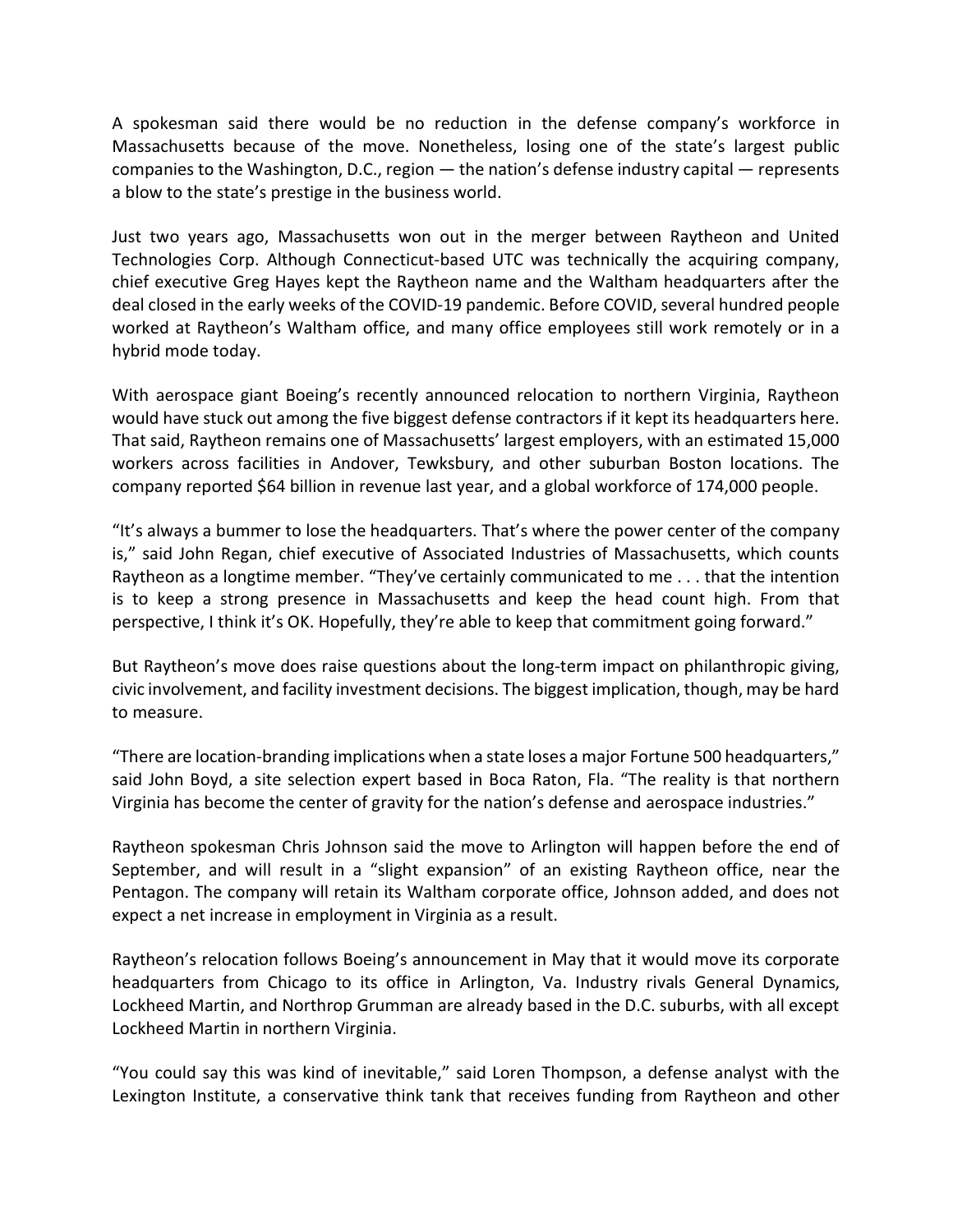contractors. "It's sort of sad, because Raytheon got its start across the street from MIT where the Necco candy [factory] was. What happens is, when your key competitors move into close proximity to your key customer, you kind of have to follow them to stay competitive."

Raytheon said it is making the move to increase "its agility in supporting U.S. government and commercial aerospace customers" and to "reinforce partnerships" to develop innovative technologies for the aerospace industry. Raytheon also noted that each of its four business units — Collins Aerospace, Pratt & Whitney, Intelligence & Space, and Missiles & Defense — have operations in Virginia. The company said it has not accepted or sought any government incentives for the move.

Virginia Governor Glenn Youngkin bragged about the Raytheon move on Tuesday, saying this "decision to headquarter in Arlington demonstrates that the Commonwealth [of Virginia] is the best destination for the aerospace and defense community."

Meanwhile, Massachusetts Governor Charlie Baker downplayed the local effect here, saying Raytheon is simply keeping up with its rivals. He told a reporter that the company informed him of the move shortly before the announcement and made it clear there would not be any loss of local jobs.

"I don't think it's going to have any impact on their growth or their continued involvement here," Baker said. "They have some deep roots here, and some very important programs that are specialized, that would be really hard to move in the first place."

Raytheon got its start in 1922, in Cambridge, as the American Appliance Co., though it quickly shifted its focus to electronics and became one of Massachusetts' first major tech firms. It was the leading manufacturer of a microwave-generating electron tube known as the magnetron, which the US military used to improve radar detection of enemy planes in World War II. That work led to the company's commercialization of the microwave oven. Raytheon also contributed to Route 128′s reputation as "America's Technology Highway" during the corridor's heyday.

By the time of its 2020 merger with UTC, Raytheon had become known for its missile and satellite systems, while UTC was spinning off its Otis elevator and Carrier heating-and-cooling divisions to focus on aerospace. Today, Raytheon employs thousands of people across several Pratt & Whitney facilities in Connecticut, and maintains a major "integrated defense systems" site in Portsmouth, R.I., where nearly 1,000 people worked before the pandemic began.

Chris Anderson, president of the Massachusetts High Technology Council, said he wasn't worried Raytheon's move would be seen as a criticism of Massachusetts tax policies.

"I wouldn't read anything into it," said Anderson, who is among the business leaders fighting a proposed tax on high earners that goes to the ballot this year. "It's unfortunate to lose a stellar, marquee, headquarters company like Raytheon, but the economic impact is de minimis."